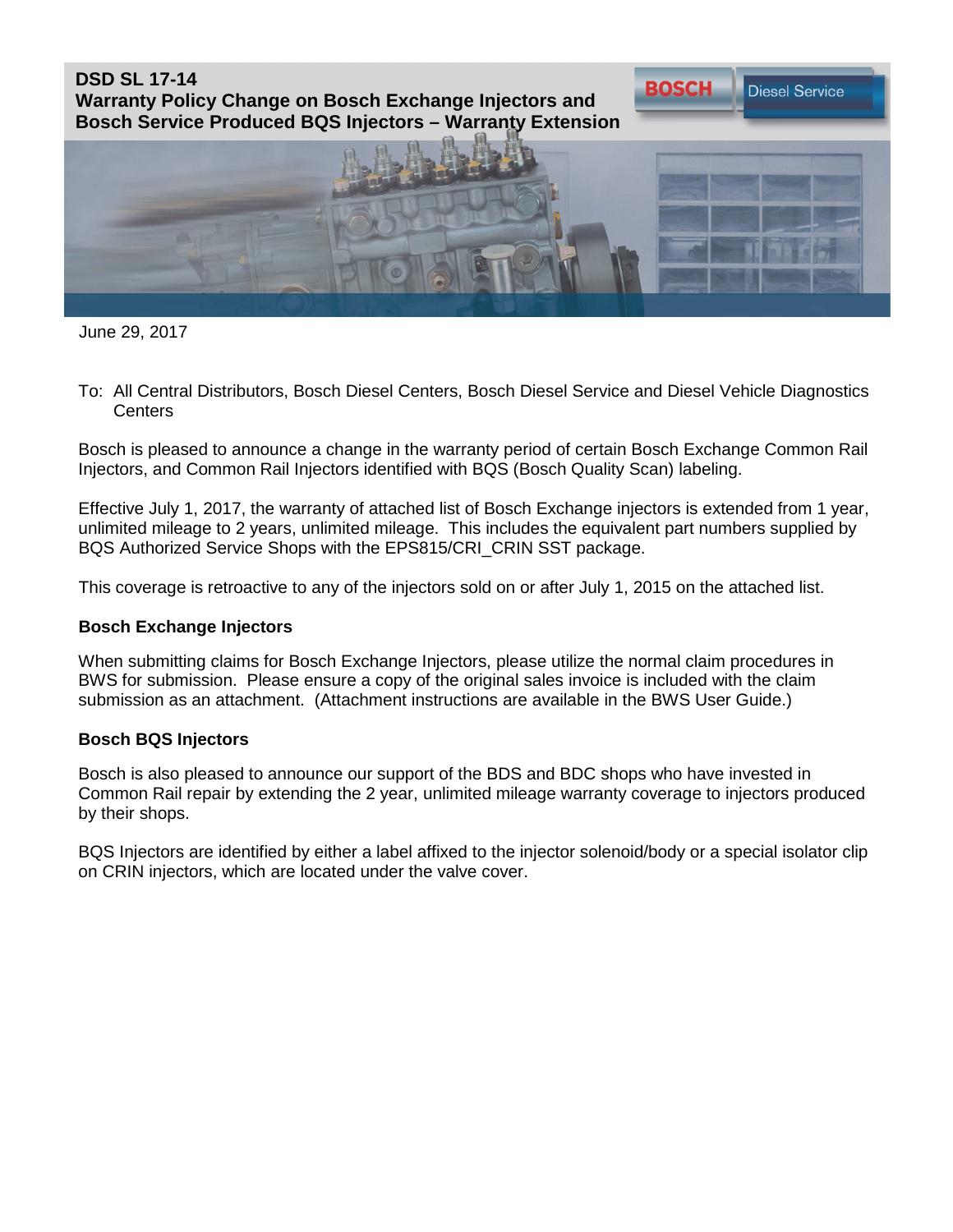

CRIN Injector with BQS (Blue) Clip CRI Injector with BQS Label

BQS injectors serviced by an Authorized Bosch Shop can be verified @ [http://qualityscan.bosch](http://qualityscan.bosch-automotive.com/)[automotive.com](http://qualityscan.bosch-automotive.com/) BQS Injectors will have an alphanumeric code that can either be scanned into the verification page or typed in (human readable code).

The verification page will provide the:

- Name of repairing workshop
- Repair ID *(see below)*
- Component No.
- Serial No.
- Production Date
- **IMA Code**
- Repair date

This will aid in cases where you question if the age of the injector returned for warranty consideration.

# *Repair ID*

The Repair ID is a 10-character alphanumeric code on the label or clip. The Repair ID is unique for every component and is the component identification number when registered in the BQS database.



| Using Bosch QualityScan to search for component data |  |  |  |  |  |
|------------------------------------------------------|--|--|--|--|--|
| Repair ID                                            |  |  |  |  |  |
| or                                                   |  |  |  |  |  |
| Type part number                                     |  |  |  |  |  |
| Date of manufacture                                  |  |  |  |  |  |
| Serial number                                        |  |  |  |  |  |
| 8208                                                 |  |  |  |  |  |
| Enter security code:                                 |  |  |  |  |  |
| Search                                               |  |  |  |  |  |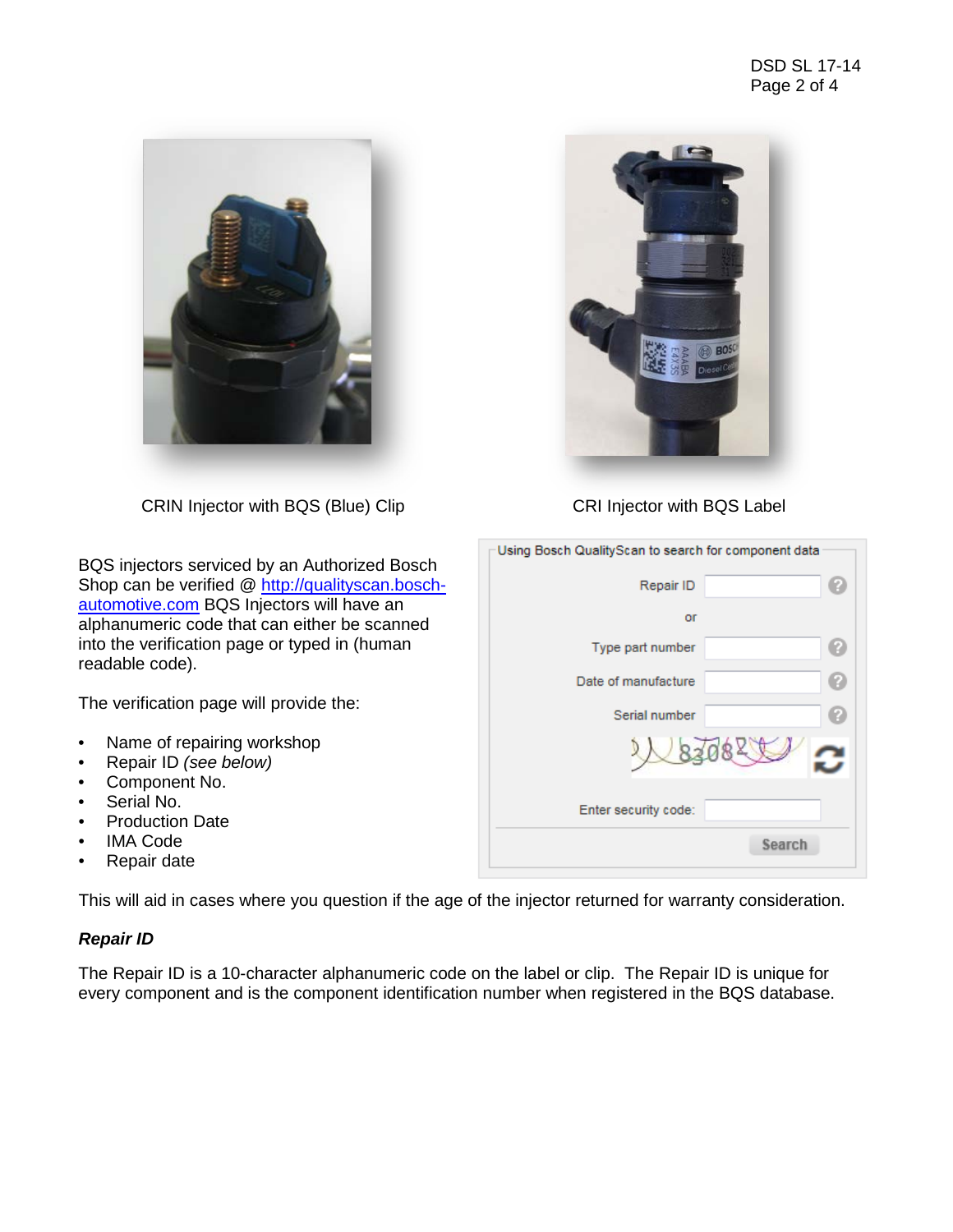



Repair ID location - CRIN clip **Repair ID** location - label

In cases where you do receive a BQS injector, Bosch will reimburse the cost of an equivalent Bosch exchange injector on your BWS claim. All BQS injector claims are to be returned to Bosch and not back to the BDS or BDC who produced the injector. Bosch will use these injectors as an additional quality audit of the workmanship and content of CRI CRIN Authorized shops.

BWS claims for BQS injectors also require a copy of the original sales invoice to be attached to the BWS claim.

# **Testing and Inspection**

All injectors should be inspected for obvious (external) signs of physical damage and/or contaminated fuel, which are not warrantable conditions and could cause a repeat repair if not addressed before installing the replacement injector(s).

- Broken, stripped, stretched electrical connections
- Corrosion or fuel deposits in the injector inlet
- Overheated nozzle tips
- Wear from out of position valve train components

It is recommended that BDC and BDS shops pre-test the suspect injectors on either the EPS205 or the EPS815/CRI CRIN SST to verify there is a defect present in the function of the injector. Testing time is reimbursable for BDC and BDS shops. (Copy of EPS815 or EPS205 must be attached to BWS claim for testing reimbursement.)

Shops should also be suspect of an external cause if more than one injector is returned for warranty consideration from the same engine.

# **Replacement Labor**

Labor for replacement of injectors covered by this warranty policy is limited to injectors installed by either a Bosch Diesel Center (BDC), Bosch Diesel Service (BDS) with authorized drive-in facility or a Diesel Vehicle Diagnostics Center (DVD). Labor for customer installed injectors is not covered under the Bosch warranty policy.

Labor will be reimbursed at the published flat rates provided in either Mitchell or All-Data flat rate guides.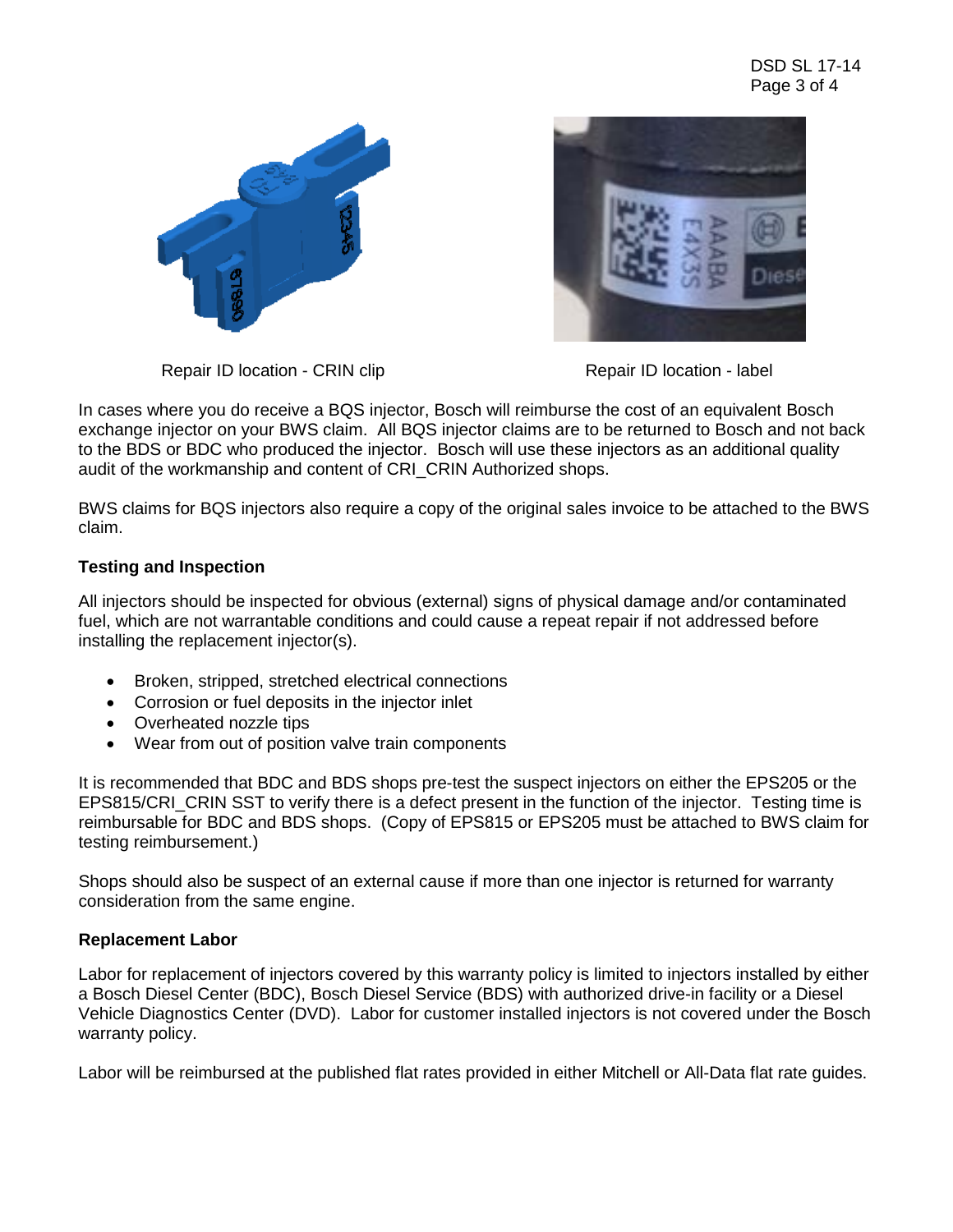If you have any further questions, please feel free to contact the Diesel Hotline 1-855-4BoschService (1-855-426-7247) or diesel.helpdesk@us.bosch.com.

Sincerely,

Ilidio Serra Manager, Technical Service Support Automotive & Diesel Products

**Attachments**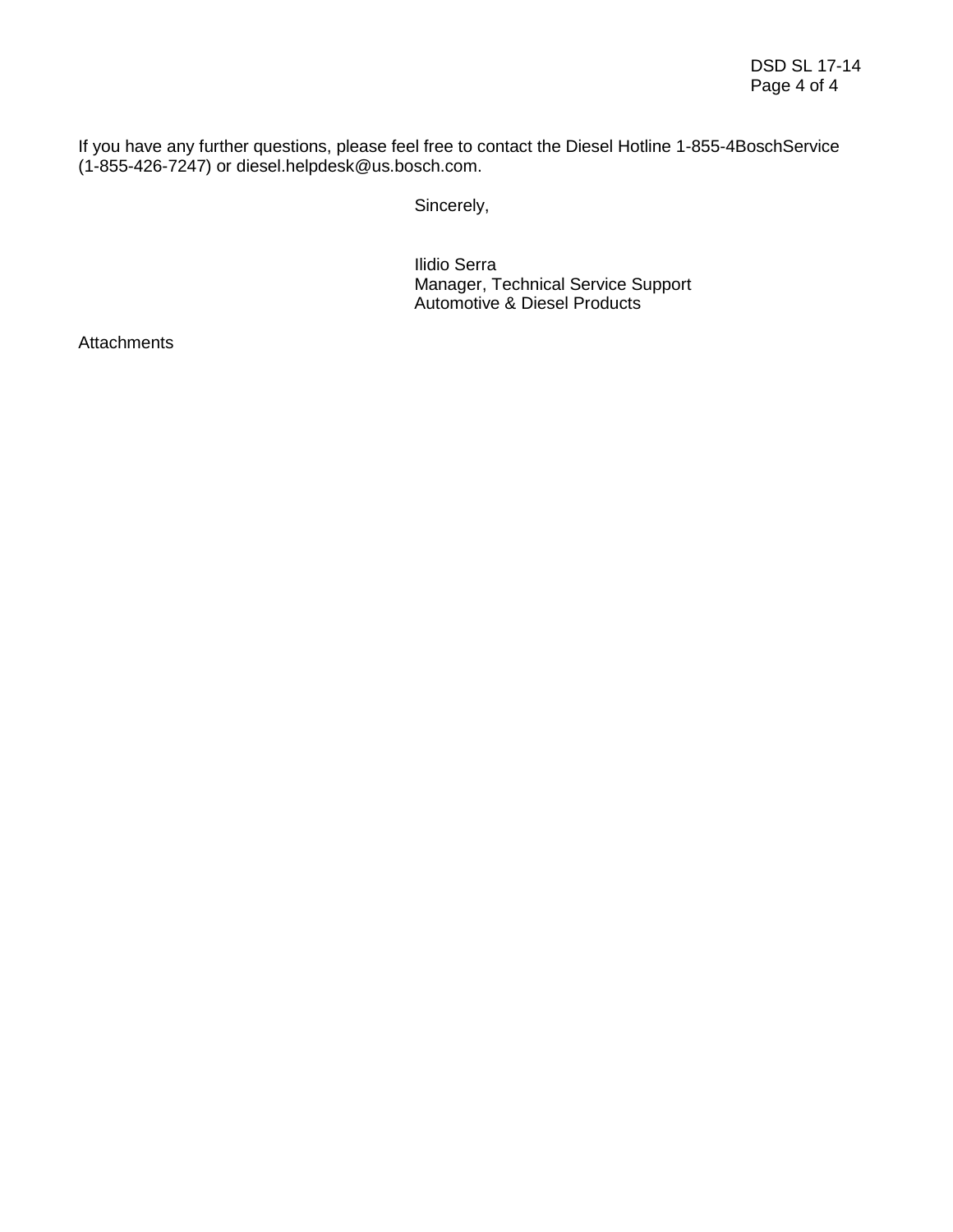# **Updated Bosch Limited Warranty Policy, Effective July 1, 2017**

Affected Part Numbers

| <b>Bosch PN</b> | <b>Description</b> | <b>Product Type</b> | <b>Application Group</b>   | <b>Application Segment</b> |
|-----------------|--------------------|---------------------|----------------------------|----------------------------|
| 0986435256      | Injector           | <b>CRI</b>          | BMW 2.0 14+                | PC/SUV                     |
| 0986435359      | Injector           | <b>CRI</b>          | BMW 3.0 09-13              | PC/SUV                     |
| 0986435503      | Injector           | CRIN1               | Cummins 5.9 Ram 03-07      | Pickup/LCV                 |
| 0986435505      | Injector           | CRIN1               | Cummins_5.9_Ram_03-07      | Pickup/LCV                 |
| 0986435518      | Injector           | CRIN3               | Cummins 6.7 Ram 07-16      | Pickup/LCV                 |
| 0986435621      | Injector           | CRIN3               | Cummins 6.7 Ram 07-16      | Pickup/LCV                 |
| 0986435251      | Injector           | <b>CRI</b>          | FCA_3.0_14-16              | Pickup/LCV                 |
| 0986435415      | Injector           | <b>CRI</b>          | Ford Powerstroke 6.7 11-16 | Pickup/LCV                 |
| 0986435433      | Injector           | CRI                 | Ford Powerstroke 6.7 11-16 | Pickup/LCV                 |
| 0986435502      | Injector           | CRIN1               | GM DMAX 6.6 01-04          | Pickup/LCV                 |
| 0986435504      | Injector           | CRIN2               | GM_DMAX_6.6_04.5-05        | Pickup/LCV                 |
| 0986435520      | Injector           | CRIN3               | GM DMAX 6.6 06-10          | Pickup/LCV                 |
| 0986435521      | Injector           | CRIN3               | GM DMAX 6.6 06-10          | Pickup/LCV                 |
| 0986435409      | Injector           | <b>CRI</b>          | GM DMAX 6.6 11-16          | Pickup/LCV                 |
| 0986435410      | Injector           | <b>CRI</b>          | GM DMAX 6.6 11-16          | Pickup/LCV                 |
| 0986435128      | Injector           | <b>CRI</b>          | Jeep 2.8 05-06             | PC/SUV                     |
| 0986435428      | Injector           | <b>CRI</b>          | Mercedes 2.1 14-16         | PC/SUV                     |
| 0986435053      | Injector           | <b>CRI</b>          | Mercedes 2.7 03-06         | Pickup/LCV                 |
| 0986435109      | Injector           | <b>CRI</b>          | Mercedes 2.7 03-06         | Pickup/LCV                 |
| 0986435355      | Injector           | <b>CRI</b>          | Mercedes 3.0 07-15         | PC/SUV                     |
| 0986435396      | Injector           | <b>CRI</b>          | Mercedes 3.0 07-15         | PC/SUV                     |
| 0986435398      | Injector           | <b>CRI</b>          | Mercedes 3.0 07-15         | PC/SUV                     |
| 0986435404      | Injector           | <b>CRI</b>          | Mercedes 3.0 07-15         | PC/SUV                     |
| 0986435406      | Injector           | <b>CRI</b>          | Mercedes 3.0 07-15         | Pickup/LCV                 |
| 0986435127      | Injector           | <b>CRI</b>          | Mercedes 3.2 05-06         | PC/SUV                     |
| 0986435008      | Injector           | <b>CRI</b>          | SMART 0.8 2005-2007        | PC/SUV                     |
| 0986435258      | Injector           | <b>CRI</b>          | VW 2.0 09+                 | PC/SUV                     |
| 0986435367      | Injector           | <b>CRI</b>          | VW 2.0 09+                 | PC/SUV                     |
| 0986435382      | Injector           | <b>CRI</b>          | VW 3.0 09-12               | PC/SUV                     |
| 0986435413      | Injector           | <b>CRI</b>          | VW_3.0_13-16               | PC/SUV                     |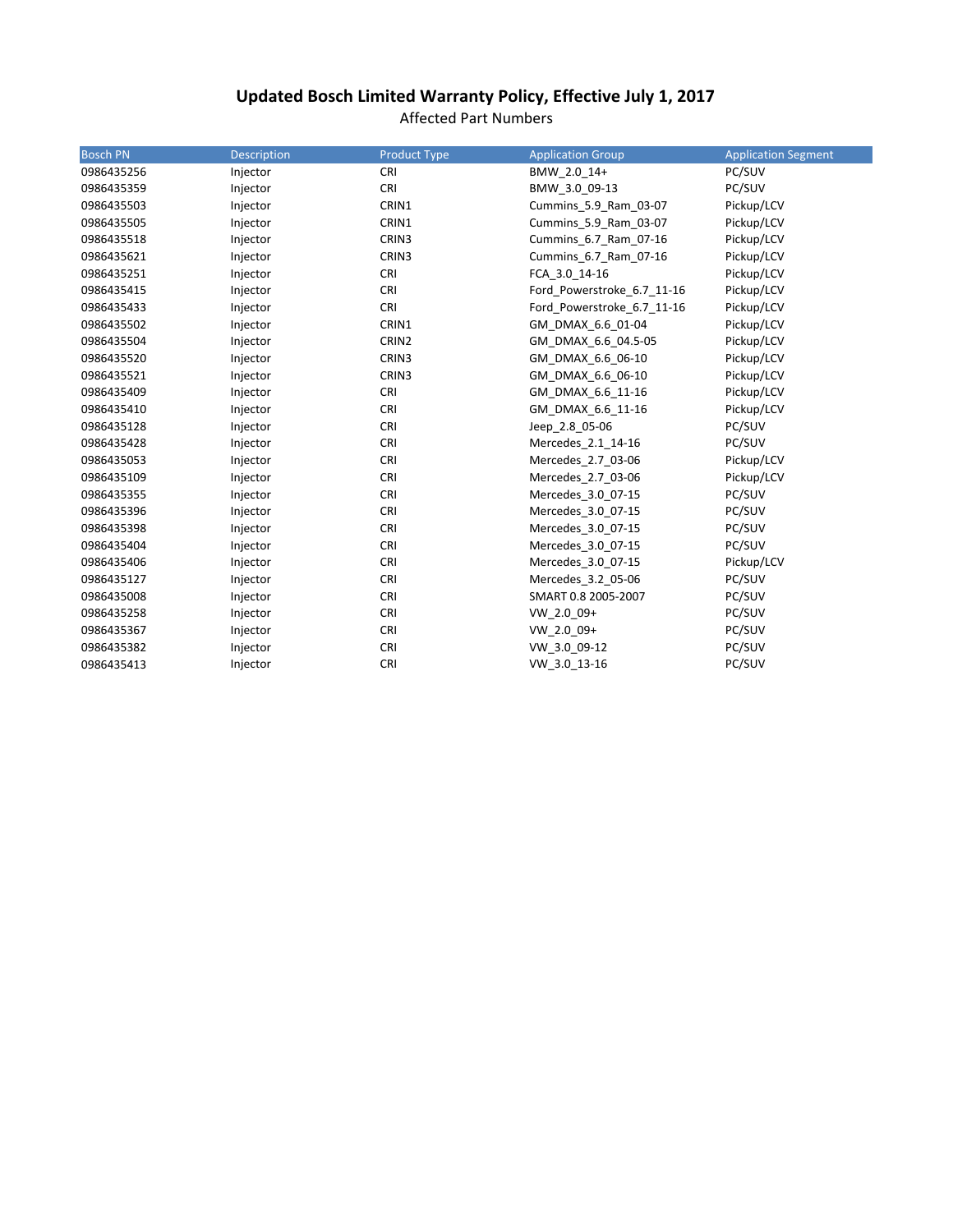

## **DIESEL REPLACEMENT PRODUCTS LIMITED WARRANTY POLICY FOR BOSCH SERVICE NETWORK**

#### **APPLICABLE TO THE UNITED STATES, U.S. VIRGIN ISLANDS, PUERTO RICO, CAYMAN ISLANDS AND CANADA. SUPERSEDES ANY OTHER WARRANTY STATEMENT**

Robert Bosch LLC warrants the products listed below to be free from defects in material or workmanship in accordance with the following:

The warranty period commences the day the product is delivered to the original purchaser. Bosch warrants that it will repair or replace, free of charge, any product which, under normal conditions of use and service, proves to be defective in material or workmanship and which is within the applicable warranty period listed below. This warranty, however, does not cover any labor costs incurred in diagnosis of defects, removal or reinstallation of a product, nor does it cover any other consequential expenses.

To obtain performance of this warranty, purchasers should contact the outlet where they originally purchased the product. A dated purchase receipt, repair order or other written proof that the product is within the warranty period will be required in order to honor the claim. Further information may be obtained by contacting the Bosch regional office listed at the bottom of this document.

This warranty is limited to the original purchaser, i.e. is not transferable to subsequent owners of the product. Specifically excluded from this warranty are failures, caused by misuse, negligence, modification, abuse, improper application, or operation, or failures caused by unauthorized service or use of unauthorized parts. Claims must be processed through Bosch Warranty System (BWS) to obtain performance of this warranty.

TO THE EXTENT PERMITTED BY LAW, THIS WARRANTY IS IN LIEU OF ALL OTHER EXPRESS AND IMPLIED WARRANTIES, INCLUDING THE IMPLIED WARRANTIES OF MERCHANTABILITY AND FITNESS FOR A PARTICULAR PURPOSE. BOSCH DOES NOT ASSUME ANY RESPONSIBILITY FOR INCIDENTAL OR CONSEQUENTIAL DAMAGES. ALSO TO THE EXTENT PERMITTED BY LAW, THIS WARRANTY SETS OUT YOUR EXCLUSIVE REMEDIES WITH RESPECT TO THE PRODUCTS COVERED BY IT. NO ATTEMPT TO ALTER, MODIFY, OR AMEND THIS WARRANTY SHALL BE EFFECTIVE UNLESS AUTHORIZED IN WRITING BY AN OFFICER OF BOSCH.

Some states do not allow limitations on how long implied warranties last, or the exclusion or limitation of incidental or consequential damages, so the above limitations or exclusions may not apply to you. This warranty gives you specific legal rights, and you may also have other rights, which vary from state to state.

# **Bosch Authorized Rebuilt**

**Common Rail Injectors**

Rebuilt and registered through Bosch Quality Scan Protection

**Covered: 24 Months/Unlimited mile/hours\*** Applies to Non-Commercial Passenger Cars and Light Trucks

\*Please see our Authorized Service website for additional warranty information

This Limited Warranty Policy for Automotive and Diesel Replacement Products does not apply to products supplied by Bosch to Vehicle/equipment manufacurer for installation as original equipment or replacement parts. The vehicle/equipment manufactuerer's warranty governs exclusively in those cases.

**Robert Bosch LLC Aftermarket Division** P.O. Box 4601 Carol Stream, IL 60197-4601 (708) 865-5200

Robert Bosch Incorporated 6955 Creditview Road Mississauga, Ontario L5N 1R1 Canada  $(905)$  826-6060